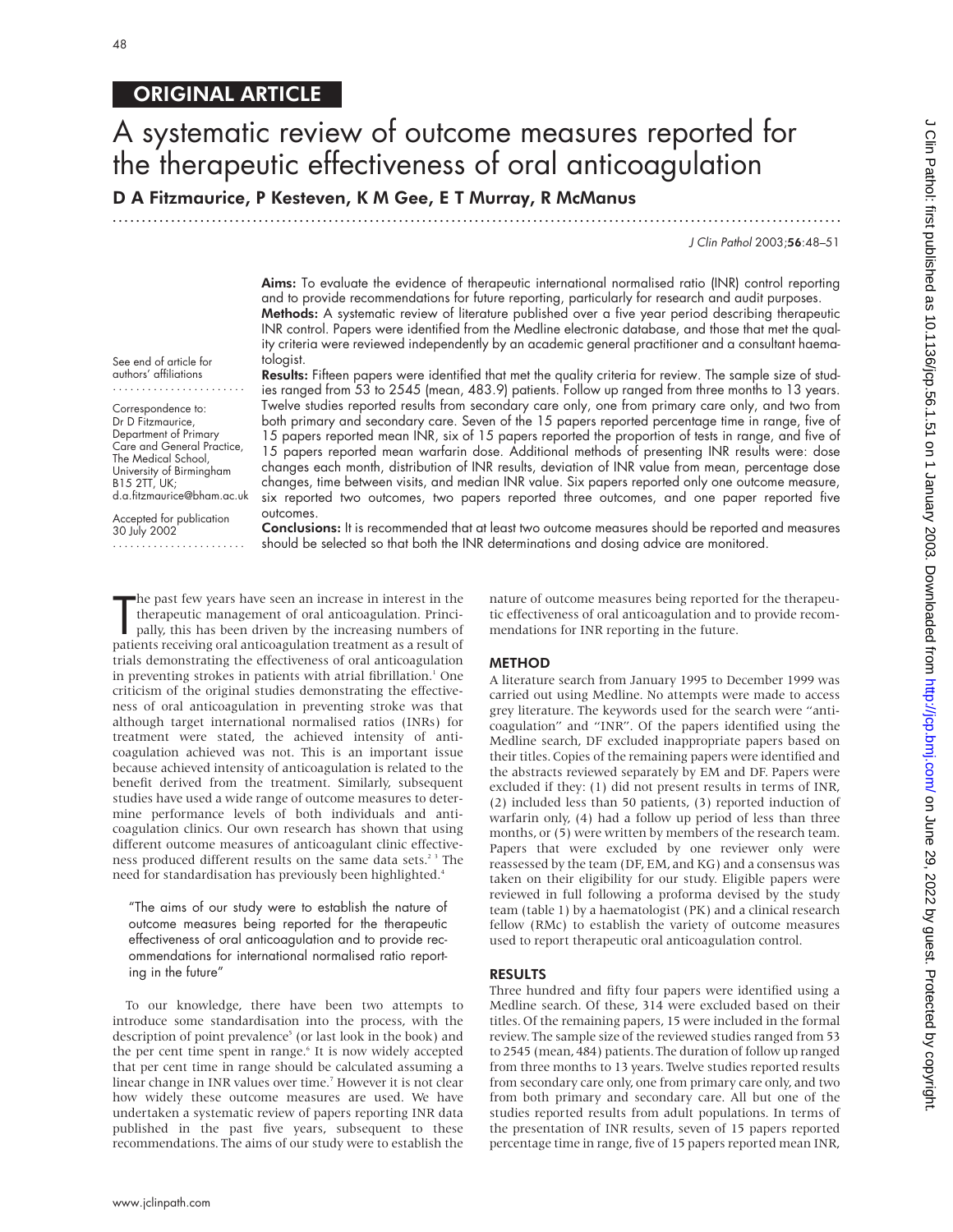| First author and<br>ref    | Sample size  | Duration of<br>follow up         | Model of care            | Adult<br>/child | % Time in<br>range | Mean INR | Proportion of<br>tests in range | Mean dose Other* |                |
|----------------------------|--------------|----------------------------------|--------------------------|-----------------|--------------------|----------|---------------------------------|------------------|----------------|
| Schaufele <sup>8</sup>     | 181          | 4 months                         | Secondary                | Adult           |                    |          | Yes                             |                  |                |
| MRC <sup>9</sup>           | 2545         | 13 years                         | Primary                  | Adult           |                    | Yes      |                                 | Yes              |                |
| Malik <sup>10</sup>        | 480          | 2 years                          | Secondary                | Adult           | Yes                |          | Yes                             |                  |                |
| Streif <sup>11</sup>       | 319          | 5 years                          | Secondary                | Child           |                    |          | Yes                             | Yes              |                |
| Blann <sup>12</sup>        | 867          | 3 months                         | Secondary                | Adult           |                    | Yes      |                                 | Yes              |                |
| Kulinna <sup>13</sup>      | 100          | 6 months                         | Secondary                | Adult           |                    |          | Yes                             |                  |                |
| Morsdorf <sup>14</sup>     | 76           | 5 years                          | Primary and<br>secondary | Adult           |                    | Yes      |                                 |                  | $\overline{2}$ |
| Sawicki <sup>15</sup>      | 179          | 6 months                         | Secondary                | Adult           |                    |          | Yes                             |                  | 3              |
| Poller <sup>16</sup>       | 285          | 3 months                         | Secondary                | Adult           | Yes                | Yes      | Yes                             |                  | 4, 5           |
| $H\sin^{17}$               | 53           | 3 months                         | Secondary                | Adult           | Yes                |          |                                 |                  |                |
| Taylor <sup>18</sup>       | 241          | 12 months                        | Secondary                | Adult           | Yes                |          |                                 |                  |                |
| SPIRIT Study <sup>19</sup> | 1316         | 3 years                          | Secondary                | Adult           | Yes                |          |                                 |                  |                |
| Palereti <sup>20</sup>     | 311          | 6 months                         | Secondary                | Adult           | Yes                |          |                                 |                  |                |
| Pengo <sup>21</sup>        | 205          | 3 years                          | Secondary                | Adult           | Yes                | Yes      |                                 | Yes              |                |
| Koefoed <sup>22</sup>      | 100          | 3 months                         | Primary and<br>secondary | Adult           |                    |          |                                 | Yes              | 6              |
| Total                      | 7258 (483.9) | Range 3<br>months to 13<br>years |                          |                 | $\overline{7}$     | 5        | 6                               | 5                |                |

\*Coded lists of "other" presentation of INR results: 1, dose changes each month; 2, distribution of INR results; 3, deviation of INR value from mean; 4, % dose changes; 5, time between visits; 6, median INR.

| <b>Table 2</b> Reasons for exclusion |                           |                             |                                       |                              |                          |                                                                 |                       |
|--------------------------------------|---------------------------|-----------------------------|---------------------------------------|------------------------------|--------------------------|-----------------------------------------------------------------|-----------------------|
| Exclusion criteria                   |                           |                             |                                       |                              |                          |                                                                 |                       |
| Exclusion based<br>on title          | Follow $up < 3$<br>months | Includes $<$ 50<br>patients | Does not report<br><b>INR</b> results | Reports only on<br>induction | Written by DF,<br>EM, PK | Reports only on<br>induction and<br>includes $< 50$<br>patients | <b>Total excluded</b> |
| 314                                  |                           |                             |                                       |                              |                          |                                                                 | 339                   |
| INR, international normalised ratio. |                           |                             |                                       |                              |                          |                                                                 |                       |

six of 15 papers reported proportion of tests in range, and five of 15 papers reported mean warfarin dose. Additional methods of presenting INR results were: dose changes each month, distribution of INR results, deviation of INR value from mean, percentage dose changes, time between visits, and median INR value. None of the papers reviewed reported point prevalence. Six papers reported only one outcome measure, six reported two outcomes, two papers reported three outcomes, and one paper reported five outcomes (table 1). The paper reporting five outcome measures was a randomised trial of computerised anticoagulant dosage, which reported time in range, mean INR, proportion of tests in range, the percentage of dose changes, and the mean time between visits.<sup>16</sup>

#### Excluded papers

In total 339 papers were excluded. Three hundred and fourteen papers were excluded on the basis of title alone. A further 25 papers were excluded following review by DF and EM for reasons given in table 2. Informal review of these papers by DF was undertaken following exclusion to identify any further parameters that had not been noted in the formal review. No further parameters were noted. Excluded papers are listed in table 3.

#### **DISCUSSION**

There has been increasing interest in the therapeutic management of oral anticoagulation following evidence for its beneficial thromboprophylactic effect in non-rheumatic atrial fibrillation. However, one of the difficulties in interpreting research findings has been the lack of consistency in expressing INR data. This inconsistency makes the comparison of findings between different centres very difficult. In a sense, this mirrors problems encountered within laboratory comparisons before

the introduction of the INR system. Our own data have shown that there are differences in the observed efficacy depending upon the parameters chosen, with differences of up to 10% found in terms of INR control (table 4). This is important because INR control gives a proxy measure for clinical outcomes, which are relatively infrequent. Thus, improved INR control should correlate with improved clinical outcome.

#### "It is unclear why point prevalence has not been more widely reported because this is a relatively easy statistic to generate"

The most surprising finding of our study was that none of the papers reviewed used one of the recommended methods of reporting, namely point prevalence. A large minority of papers reported only one outcome measure. The four most widely reported parameters were:

- percentage of time spent in range
- mean INR
- proportion of tests in range
- mean warfarin dose.

The first three of these measures relate to therapeutic control, whereas warfarin dose is only likely to be discrepant if there is a problem with the INR estimation between centres. The paper that reported five outcome measures centred around computerised dosing. The routine use of computerised data collection should allow the production of therapeutic control data in a variety of formats and should be encouraged.

In conclusion, we recommend that at least two outcome measures should be reported and that these should be selected from the four measures stated above. The measures should be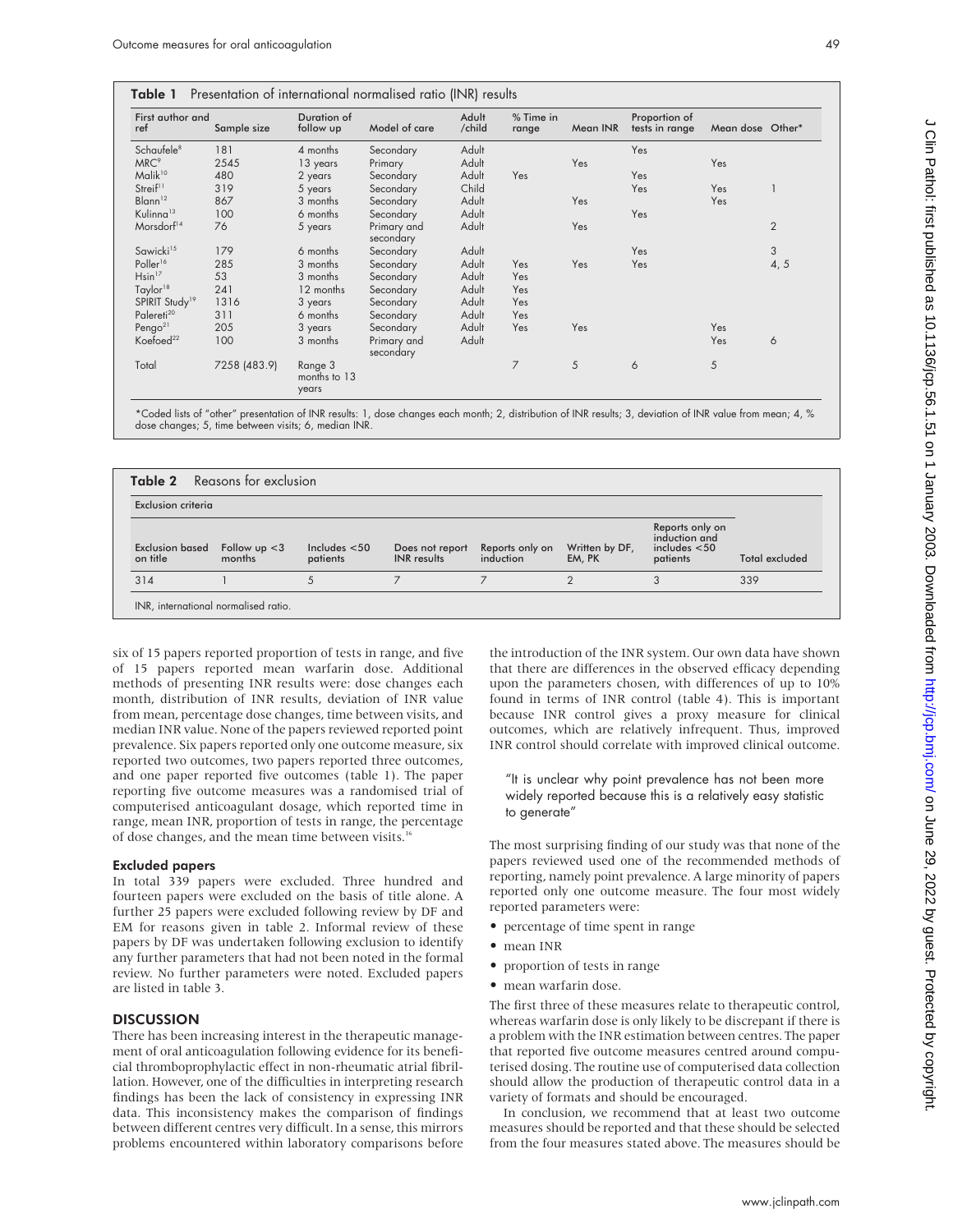| $\mathbf{1}$    | Gedge J, Orme S, Hampton KK, et al. A comparison of a low-dose warfarin induction regimen with the modified Fennerty in elderly patients. Age                                                                                                                                       |
|-----------------|-------------------------------------------------------------------------------------------------------------------------------------------------------------------------------------------------------------------------------------------------------------------------------------|
| $\overline{2}$  | Ageing 200;29:31-4.<br>Johnson MJ. Problems of anticoagulation within a palliative care setting: an audit of hospice patients taking warfarin. Pall Med 1997;11:306-12.                                                                                                             |
| 3               | Roberts GW, Druskeit T, Jorgensen LE, et al. Comparison of an age adjusted warfarin loading protocol with empirical dosing and Fennerty's<br>protocol. Aust N $ZJ$ Med 1999;29:731-6.                                                                                               |
| $\overline{4}$  | Motykie GD, Mokhtee D, Zebala LP, et al. The use of a Bayesian forecasting model in the management of warfarin therapy after total hip<br>arthroplasty. J Arthroplasty 1999;14:988-93.                                                                                              |
| 5               | Vadher B, Patterson DL, Learning M. Prediction of the international normalized ratio and maintenance dose during the initiation of warfarin<br>therapy. Br J Clin Pharmacol 1999;48:63-70.                                                                                          |
| 6               | Hobbs FD, Fitzmaurice DA, Murray ET, et al. Is the international normalised ratio (INR) reliable? A trial of comparative measurements in hospital<br>laboratory and primary care settings. J Clin Pathol 1999;52:494-7.                                                             |
| 7               | Caprini JA, Arcelus JI, Motykie G, et al. The influence of oral anticoagulation therapy on deep vein thrombosis rates for four weeks after total hip<br>replacement. J Vasc Surg 1999;30:813-20.                                                                                    |
| 8               | Caprini JA, Arcelus JI, Reyna JJ, et al. Deep vein thrombosis outcome and the level of oral anticoagulation therapy. J Vasc Surg 1999;30:805-11.                                                                                                                                    |
| 9               | Sunderji R, Campbell L, Shalansky K, et al. Outpatient self-management of warfarin therapy: a pilot study. Pharmacotherapy 1999;19:787-93.                                                                                                                                          |
| 10 <sup>°</sup> | Morsdorf S, Erdlenbruch W, Taborski U, et al. Training of patients for self-management of oral anticoagulant therapy: standards, patient suitability<br>and clinical aspects. Thromb Haemost 1999;25:109-15.                                                                        |
| 11              | Schenk JF, Morsdorf S, Pindur G, et al. Analysis and occurrence of adverse events with oral anticoagulant therapy. Thromb Haemost<br>1999;25:65-71.                                                                                                                                 |
| 12              | Crowther MA, Ginsberg JB, Kearon C, et al. A randomized trial comparing 5-mg and 10-mg warfarin loading doses. Arch Intern Med<br>1999;159:46-8.                                                                                                                                    |
| 13<br>14        | Ageno W, Turpie AG. Exaggerated initial response to warfarin following heart valve replacement. J Cardiol 1999;84:905-8.<br>Cheung YF, Leung MP. Low dose oral anticoagulation therapy in Chinese children with congenital heart disease. J Paediatr Child Health<br>1998:34:563-7. |
| 15              | Gerstein FH, Evans MF. When the INR comes back too high. Can Fam Physician 1998;44:1841-2.                                                                                                                                                                                          |
| 16              | Oates A, Jackson PR, Austin CA, et al. A new regimen for starting warfarin therapy in out-patients. Br J Clin Pharmacol 1998;46:157-61.                                                                                                                                             |
| 17              | The Newcastle Anticoagulation Study Group. Effectiveness of anticoagulation among patients discharged from hospital on warfarin. Med J Aust<br>1998;169:243-6.                                                                                                                      |
| 18              | Tait RC, Sefcick A. A warfarin induction regimen for out-patient anticoagulation in patients with atrial fibrillation. Br J Haematol 1998;101:450-4.                                                                                                                                |
| 19              | Fitzmaurice DA, Hobbs FDR, Murray ET. Primary care anticoagulant clinic management using computerized decision support and near patient<br>international normalized ratio (INR) testing: routine data from a practice nurse-led clinic. Fam Pract 1998;15:144-6.                    |
| 20              | Seamark DA, Backhouse S, Barber P, et al. Validation of current practice and a near patient testing method for oral anticoagulant control in<br>general practice. J R S Med 1997;90:657-60.                                                                                         |
| 21              | Palareti G, Manotti CD, Angelo A, et al. Thrombotic events during oral anticoagulant treatment: results of the inception cohort, prospective<br>collaborative ISCOAT study. Thromb Haemost 1997;78:1438-43.                                                                         |
| 22              | Dedden P, Chang B, Nagel D. Pharmacy managed program for treatment of deep vein thrombosis with enoxaparin. American Journal of Clinical<br>Pharmacy 1997;54:1968-72.                                                                                                               |
| 23              | Hasenkam JM, Kimose HH, Knudsen L, et al. Self management of oral anticoagulant therapy after heart valve replacement. Eur J Cardiothorac<br>Surg 1997;11:935-42.                                                                                                                   |
| 24              | Carroll WE, Jackson RD. Warfarin monitoring independent of the international normalized ratio (INR): a pilot study. Res Commun Mol Pathol<br>Pharmacol 1997;95:169-78.                                                                                                              |
| 25              | Harrison L, Johnson M, Massicotte MP, et al. Comparison of 5-mg and 10-mg loading doses in initiation of warfarin therapy. Ann Intern Med<br>1997;126:133-6.                                                                                                                        |

|              |                           | Point |               |
|--------------|---------------------------|-------|---------------|
|              | Tests in range prevalence |       | Time in range |
| Intervention | 62                        | 71    | 69            |
| Control      | 58                        | 64    | 62            |

selected so that both the INR determinations and dosing advice are monitored. It is unclear why point prevalence has not been more widely reported because this is a relatively easy statistic to generate. Our study highlights the need for standardisation of reporting of INR. This will become increasingly important with the development of differing models of oral anticoagulation management if clinical governance is to be taken seriously.

#### .....................

#### Authors' affiliations

D A Fitzmaurice, K M Gee, E T Murray, R McManus, Department of Primary Care and General Practice, The Medical School, University of Birmingham B15 2TT, UK

**P Kesteven,** Department of Haematology, The Freeman Hospital, High<br>Heaton, Newcastle upon Tyne, NE7 7DN, UK

#### REFERENCES

1 Atrial Fibrillation Investigators. Risk factors for stroke and efficacy of antithrombotic therapy in atrial fibrillation; analysis of pooled data from five randomised controlled trials. Arch Intern Med 1994;154:1449–57.

#### Take home messages

- At least two outcome measures should be reported, chosen from the following parameters: percentage of time spent in range, mean international normalised ratio (INR), proportion of tests in range, and mean warfarin dose
- Measures should be selected so that both the INR determinations and dosing advice are monitored
- There is a need for standardisation of reporting of INR
- 2 Fitzmaurice DA, Hobbs FDR, Murray ET, et al. Oral anticoagulation management in primary care with the use of computerized decision support and near-patient testing. Randomized controlled trial. Arch Intern Med 2000;160:2343–8.
- 3 Fitzmaurice DA, Murray ET, Gee KM, et al. Does the Birmingham model of oral anticoagulation management in primary care work outside trial<br>conditions? *Br J Gen Pract* 2001;**51**:828–9.
- 4 Fitzmaurice DA, Hobbs FDR. Evaluation of a primary care anticoagulant clinic—reporting of results should be standardised. BMJ 1996;312:1609–10.
- 5 van den Besselar AMPH. Recommended method for reporting therapeutic control of oral anticoagulant therapy. *Thromb Haemost*<br>1990;**63**:316–17.
- 6 Rosendaal FR, Cannegieter SC, vd Meer FJM, et al. A method to determine the optimal intensity of oral anticoagulant therapy. Thromb Haemost 1993;69:236–9.
- 7 Azar AJ, Deckers JW, Rosendaal FR, et al. Assessment of therapeutic control in a long-term anticoagulant trial in post-myocardial infarction<br>patients. *Thromb Haemost* 1994;**72**:347–51.<br>8 **Schaufele MK**, Marciello MA, Burke DT. Dosing practices of physicians
- for anticoagulation with warfarin during inpatient rehabilitation. Am J Phys Med Rehab 2000;79:69–74.
- 9 Medical Research Council's General Practice Research Framework. Thrombosis prevention trial: randomised trial of low-intensity oral